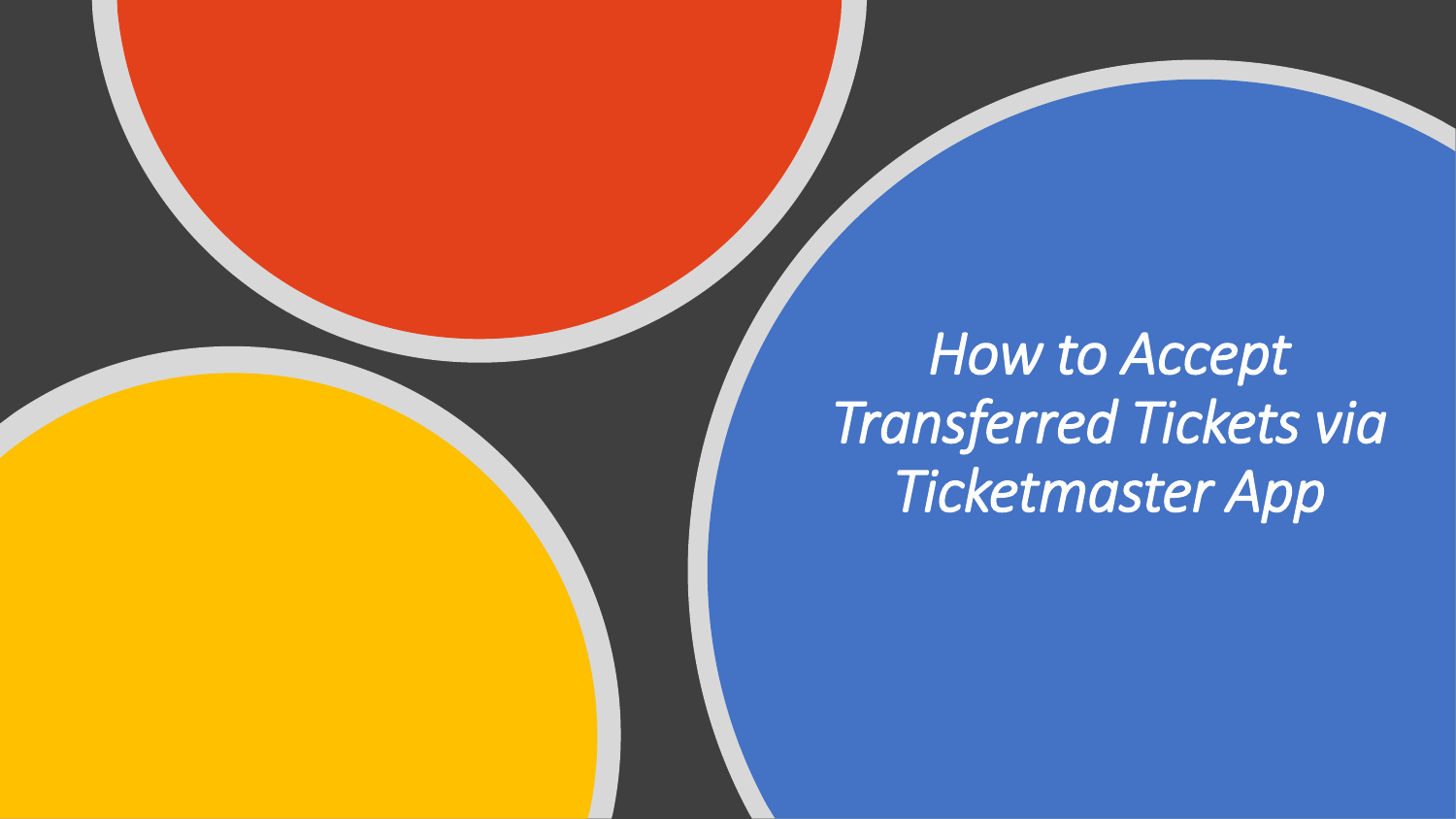## *Accept Transferred Tickets*



**STEP 1 - Mobile**

In the text notification regarding your transfer, press the link to go to Ticketmaster Account Manager.



**STEP 1 - Email**

In the email notification regarding your transfer, press **Accept Tickets**.



Sign in using your Ticketmaster Account information. **If the transfer was sent to an email, please make sure to login to the account associated with that email address.**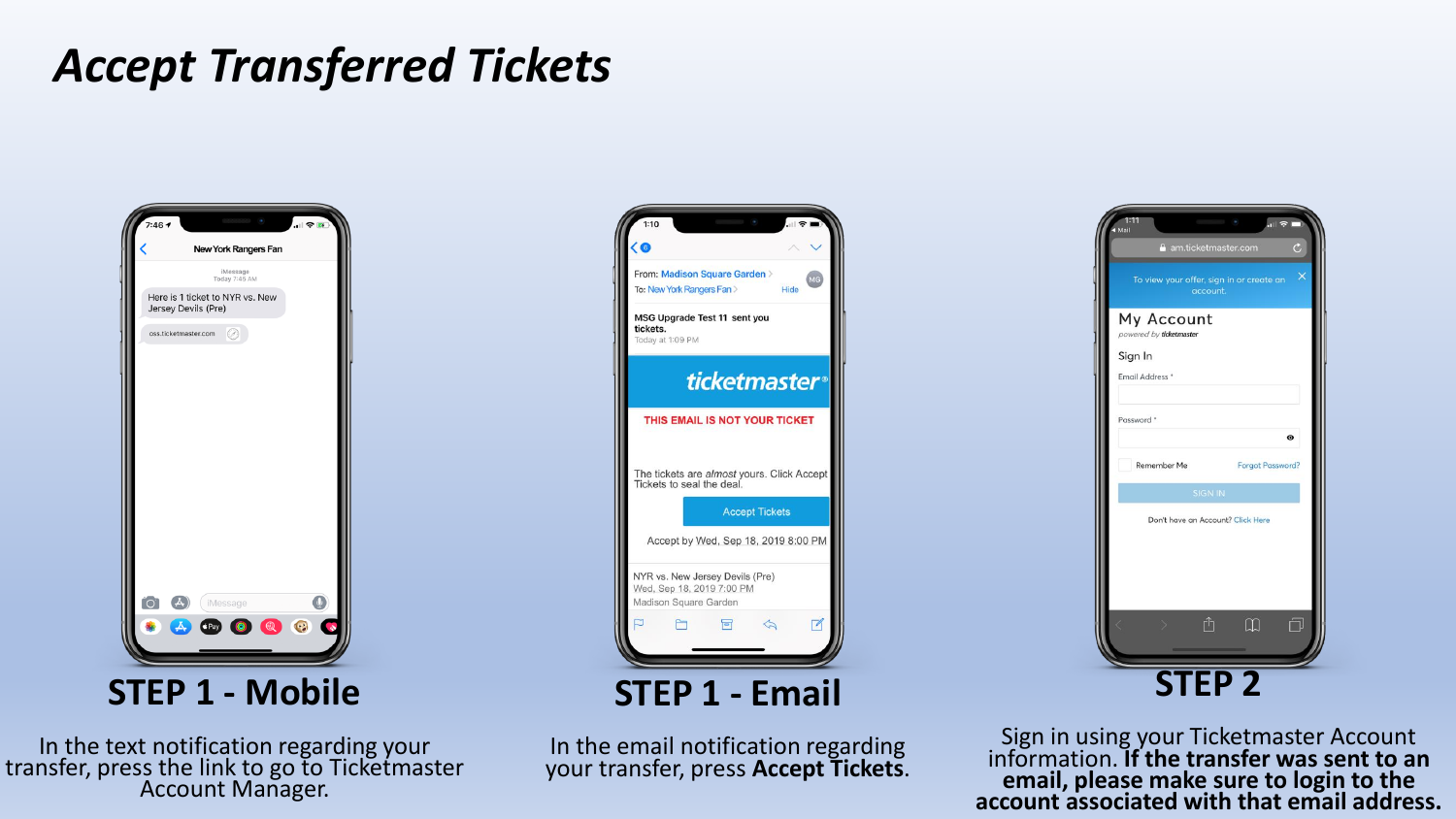## *Accept Transferred Tickets*



**STEP 3**

View the ticket(s) in the transfer and confirm that everything looks correct. Once confirmed, press **Accept**.



**STEP 4**



Now that your tickets have been loaded on to your Ticketmaster account, press **Let's Go** to view all your events.

Press **Continue** to head to the next page